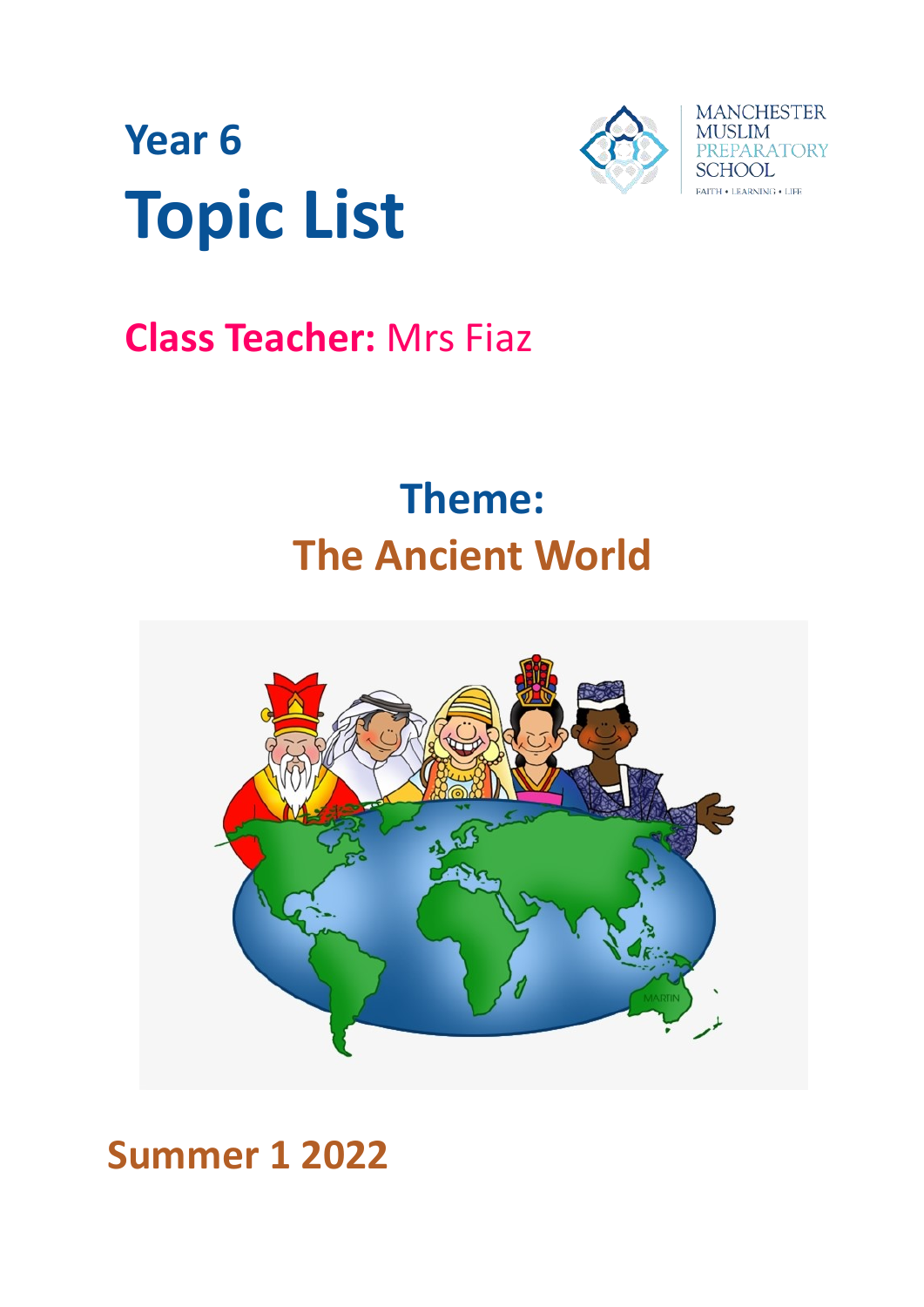#### **MATHEMATICS ENGLISH**

#### **MMPS Consolidation Bakery Project**

We will look back and study many of the skills and curriculum content covered both in Year 6 and the rest of Key Stage 2 in more detail now.

Children will have the opportunity to ensure any possible gaps in understanding are addressed before they move on to secondary school.

The bakery project has been designed to explore maths in real life contexts, to see how important maths is in all aspects of life.

As well as this, there will be cross-curricular links where appropriate, for example, developing design and technology skills and geographical knowledge. There will also be a great opportunity to explore and develop enterprise.

The key areas covered in our first project will be: using all four operations mentally and with written methods; conversions, area, and perimeter of packaging; and shapes including their nets. We will also discuss profit and loss.



#### **Comprehension Revision**

Key comprehension techniques such as inference and information retrieval will be revised. They will look at the effect of author's choice of language, structure of texts and find evidence to support their opinions. Each lesson will focus on a different skill and a different text studied during the year.

#### **Non-Fiction: Blood**

The children will use evidence they find in an eBook and their Science unit, to answer the big question: 'What is blood for?'. They will use the presentational and grammatical features they learn to plan and write their own eBook screen.

#### **Grammar**

There will continue to be a revision of different types of clauses and using advanced punctuation such as semi-colons and colons. We will ensure we remember different tenses, adverbials, and key terminology.

#### **SCIENCE & HUMANITIES**

**Science:** We will continue this '**Animals including Humans'** unit, the children will build on their current knowledge and understand the different systems within the body in more detail. They will focus on **how nutrients are transported** around the human body and how a **healthy lifestyle supports the body** to function. They will finish with looking at how different types of drugs can affect the body.

**Humanities:** We will continue to explore the question, **"Why should we remember the Maya?"** The children will recap their timeline in History and where they lived. They will research the Maya's ancient beliefs, rituals, and number systems and analyse historical pictures of Artefacts discovered. Finally, they will find about why most of this world 'disappeared' and the significance of their discoveries on our society today.